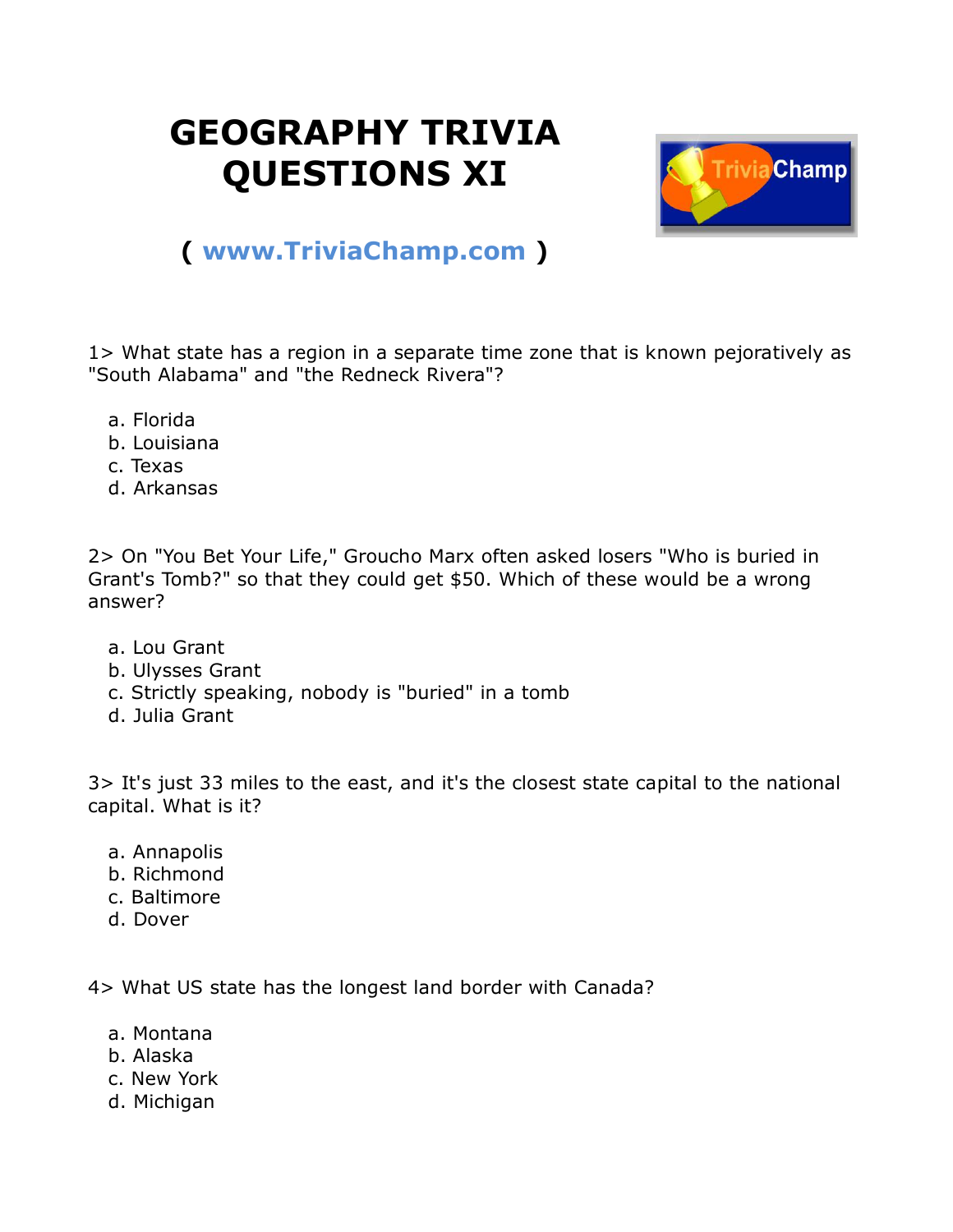5> In 1821, American seal hunter John Davis became the first person known to have set foot on what territory?

- a. Pitcairn Island
- b. Easter Island
- c. Antarctic
- d. Greenland

6> Oman and Brunei are the only two countries in the world led by people with which title?

- a. Emir
- b. Ayatollah
- c. Sultan
- d. Duke

7> According to the Bulletin of the Atomic Scientists, what "fiery" place would be your safest bet if the world were consumed in a thermonuclear holocaust?

- a. Tierra del Fuego
- b. Pitcairn Island
- c. Fire Island, New York
- d. Easter Island

8> In world geography, the "U" in both the UAR and the UAE was for "United". What was the "A" for?

- a. Asian
- b. American
- c. Arab
- d. African

9> Imagine the UN takes a vote to decide which continent rocks hardest. Based on the number of countries per continent, who will win?

- a. Africa
- b. South America
- c. Asia
- d. Europe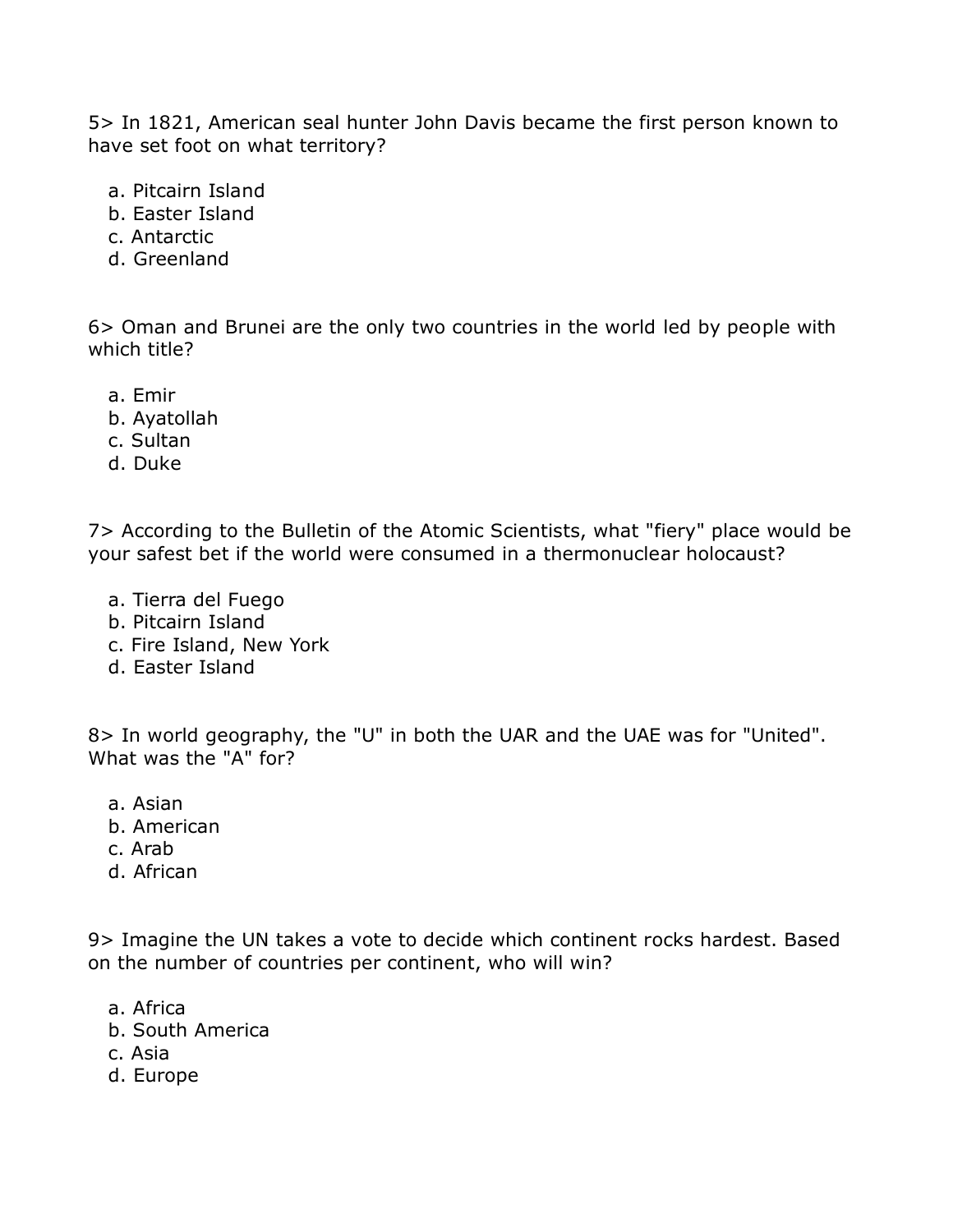10> Victoria Falls is found on the Zambezi River, on the border of what two Zcountries?

- a. Zambia and Zaire
- b. Zimbabwe and Zambia
- c. Zimbabwe and Zaire
- d. Zambezi and Zaire

11> Excluding Macau, which is now part of China, what 2-sq-km country has the world's highest population density?

- a. Vatican City
- b. Monaco
- c. Singapore
- d. Malta

12> It seems Italy's flag was personally designed by somebody, who took France's flag and replaced the blue stripe with a green one. Who would this be?

- a. Napoleon
- b. Charlemagne
- c. Mussolini
- d. Michelangelo

13> What northernmost set of British islands is so far north that the inhabitants are the Scandinavians who ran the place until the 1400s?

- a. Orkneys
- b. Hebrides
- c. Shetlands
- d. Channel

14> Despite having no Indian reservations, what state has America's largest Indian population?

- a. Alaska
- b. California
- c. Oklahoma
- d. Arizona

15> In cartography, what is a bunny?